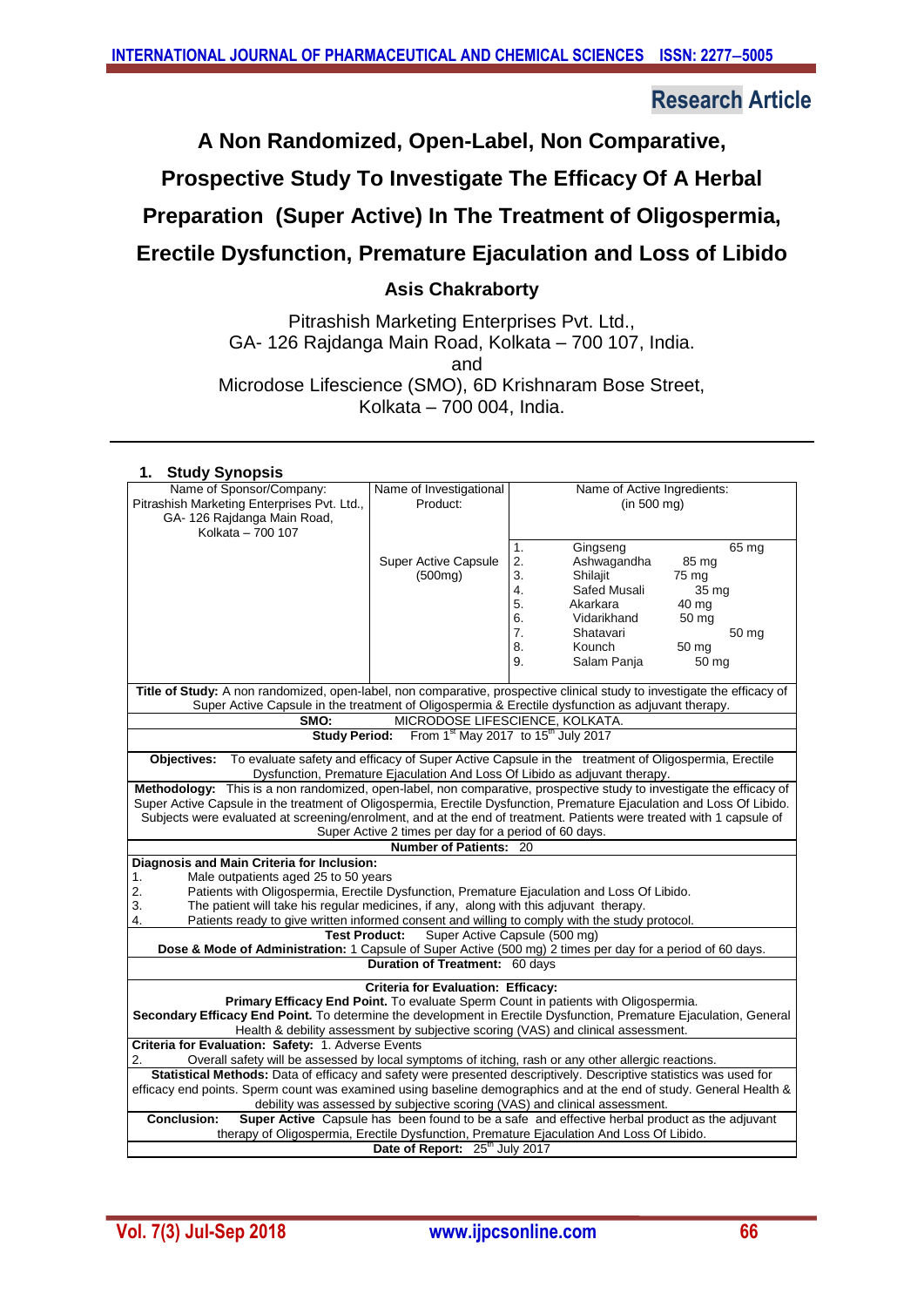#### **1 List of Abbreviations**

| AE         |     | adverse event                             |
|------------|-----|-------------------------------------------|
| СI         |     | confidence interval                       |
| d          | $=$ | days                                      |
| <b>CRF</b> |     | electronic case report form               |
| GCP        | $=$ | Good Clinical Practice                    |
| ICF        | $=$ | informed consent form                     |
| <b>ICH</b> | $=$ | International Conference on Harmonization |
| IEC.       | $=$ | Independent Ethics Committee              |
| <b>SAE</b> | $=$ | serious adverse event                     |
| <b>SAP</b> |     | statistical analysis plan                 |
| SD         | $=$ | standard deviation                        |
| SOP        | $=$ | standard operating procedure              |
| <b>WHO</b> |     | World Health Organization                 |
| WMA        |     | <b>World Medical Association</b>          |
|            |     |                                           |

# **2 Ethics**

#### **2.1 Independent Ethics Committee**

The study was carried out according to the protocol approved by the Sponsor. The study would be conducted in accordance with the "Good Clinical Practices for Clinical Research in India" guidelines and pertinent regulatory requirement.

The investigators would report promptly to the Sponsor new information that may adversely affect the safety of the patients or the conduct of the trial. The investigator would submit written summaries of the trial status to the Sponsor if requested. Upon completion of the trial, the investigator would provide the Sponsor with a brief report of its outcome, if required. The original documents would be sent to the sponsor and the investigator would keep a copy.

#### **2.2 Ethical Conduct of the Study**

The study was performed in accordance with the requirements of the International Conference on Harmonization (ICH) guidelines for current Good Clinical Practice (GCP)as well as the demands of national drug and data protection laws and other applicable regulatory requirements.

#### **2.3 Patient Information and Consent**

The investigator was responsible for ensuring that no patient enters in the trial before obtaining his written informed consent. Informed Consent means that the person involved is capable to give consent and he is able to exercise free power of choice. It is the explicit acceptance that the individual's data would be known to the investigator(s), sponsor and possibly the regulatory authorities. The consent shall be given in writing after detailed information about the trial and trial medication is provided. Informed written consent will be obtained from each patient in the form provided by the investigator. The patient who refuses to give written informed consent shall not be included in the trial. The investigators will give the patient complete information about the nature, meaning and importance of the study and description of the procedures to be followed by the investigator. They were further given a description of any foreseeable risks and discomforts. Patient will also be told that they have the right to opt out of the trial at any time without having to give reasons if they so wish and without prejudice to further treatment. The patient/guardian will be given sufficient time to consider the implications of the study before deciding whether or not to participate in the trial. The patient and the principal investigator must sign the informed consent form. A copy of the ICF signed by the investigator and subject and/ or LAR and/ or independent witness will be given to the subject. The patient should have legal capacity and be able to comprehend the nature, meaning, importance and risks of the study and to make up his mind accordingly. If the patient is unable to comprehend and understand the necessary information pertaining to his participation in the study, then, an impartial witness (a person, who is independent of the trial and who cannot be influenced by people involved in the trial) would attend the informed consent process and would explain the contents of the informed consent form, in a language understood by the patient.

# **2.4 Investigators and Study Administrative Structure**

#### **2.5 Study Centres**

#### **2.6 Administrative Structure**

This was a non randomized, Prospective, Open Label, Non-Comparative study in subjects having Oligospermia, Erectile Dysfunction, Premature Ejaculation and Loss Of Libido.

Each patient received treatment for the duration of 60 days. Outpatients (male aged between 10-80 years) who had Oligospermia & Erectile dysfunction were enrolled.

A total of 20 patients were enrolled and analyzed in order to receive the proper data.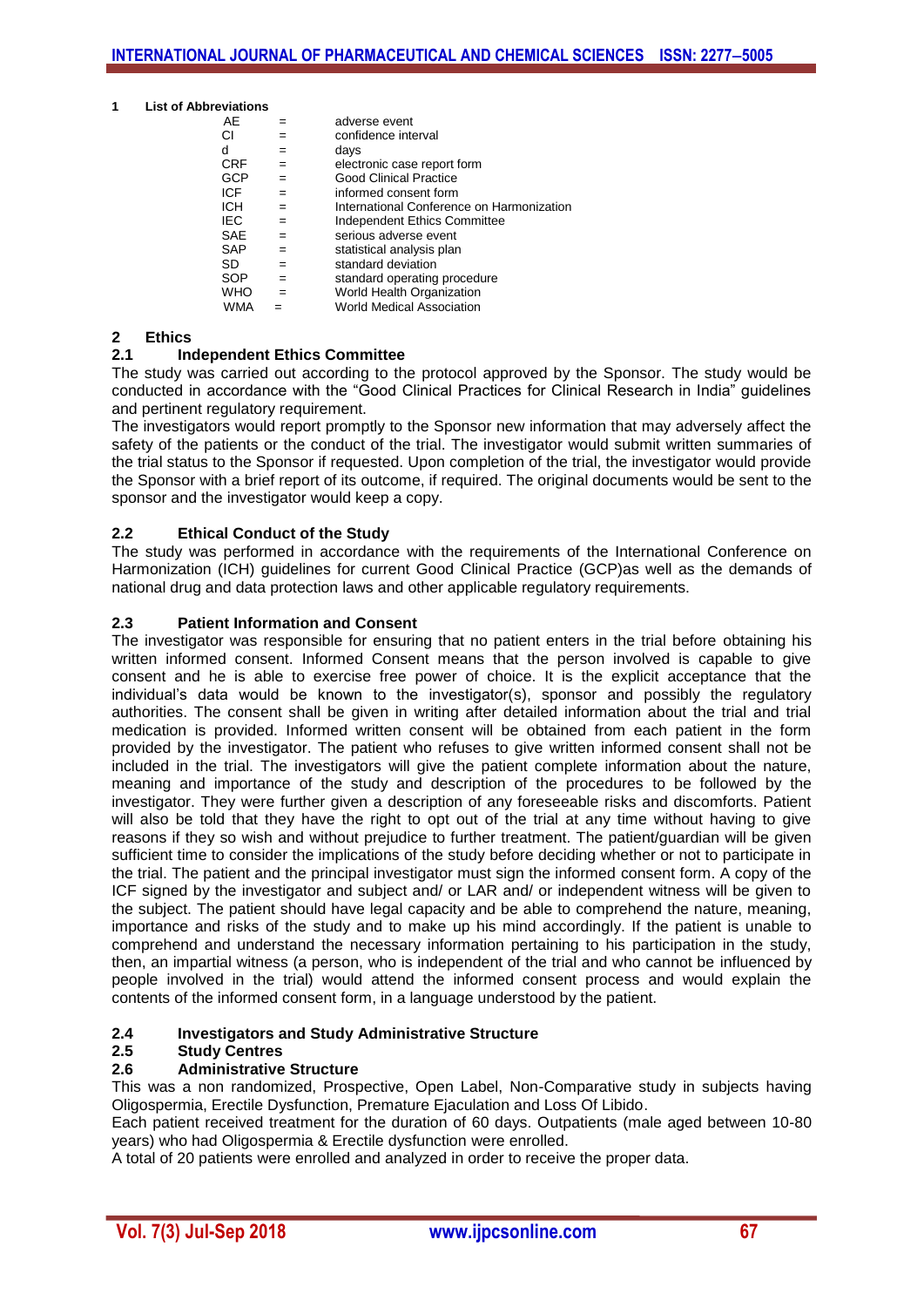#### **3 INTRODUCTION**

Use of Herbal preparations are widely used for prevention and treatment of Oligospermia & Erectile dysfunction. There are several preparations available for Oligospermia & Erectile dysfunction. The selection of any herbal preparation depends on its antimicrobial spectrum, minimal risk of irritation and allergenicity. Te following herbs are used to prepare the investigational product

#### **Ginseng**

Ginseng herb has a long history of use as an alternative medicine going back over 5,000 years, and appears on several continents. Ginseng root is adaptogen, cardio-tonic, demulcent, sedative, sialagogue, stimulant, tonic and stomachic. Ginseng has been studied over the past 30 years in many countries. Its remarkable ability to help the body to adapt mental and emotional stress, fatigue, heat, cold, and even hunger is confirmed and documented.

The major constituents in Ginseng are Triterpenoid saponins, Ginsenosides (at least 29 have been identified), Acetylenic compounds, Panaxans, and Sesquiterpenes. Taken over an extended period it is used to increase mental and physical performance. A very powerful medicinal herb, it both stimulates and relaxes the nervous system, encourages the secretion of hormones, improves stamina, lowers blood sugar and cholesterol levels and increases resistance to disease. The ginsenosides that produce these effects are very similar to the body's own natural stress hormones. It is used in the treatment of debility associated with old age or illness, lack of appetite, insomnia, stress, shock and chronic illness and also increases immune function, resistance to infection, and supports liver function. It stimulates and increases endocrine activity in the body, promotes a mild increase in metabolic activity and relaxes heart and artery movements. Stimulates the medulla centers and relaxes the central nervous system.

Ginseng's main use in Traditional Chinese Medicine was to enhance sexual function. Modern medical science confirms the effectiveness of this use. In fact, ginseng has several [different](https://www.ncbi.nlm.nih.gov/pmc/articles/PMC3861174/) benefits for [sexuality.](https://www.ncbi.nlm.nih.gov/pmc/articles/PMC3861174/) Though women can also enjoy many benefits of ginseng, the sexual health benefits may be more noticeable in men.

According to recent statistics, there are approximately 48.5 million couples worldwide who want to conceive a child but are suffering from infertility. Almost half the time, infertility between couples is at least partially due to physical problems on the male's side. There are several distinct causes of male infertility, but low sperm quality is a very prominent one. There is solid research, stretching back to the 1970s, showing that Panax ginseng promotes optimal sperm quality. Taking ginseng can also support healthy sperm count, i.e. the concentration of sperm cells in your semen; it can also increase sperm motility, or the sperm cells' ability to travel through your female partner's reproductive tract.

Erectile dysfunction greatly diminishes sexual satisfaction. Ginseng has also shown benefits in this area. In one study, 45 men who suffered from moderate to severe erectile dysfunction showed improvement after taking Panax ginseng for eight weeks. Another similar study involving 60 participants found that men had better erections after taking the herb for 12 weeks. Ginseng may provide these benefits because its active ingredients increase your body's levels of nitric oxide, a chemical that helps blood vessels to expand. Ginseng relaxes the muscles and opens the blood vessels inside the penis, making it easier for blood to fill the Corpus Cavernosum.

Libido is another important [component](https://www.macabido.com/9-facts-libido-improve-sex-life/) of male sexual function. Studies done on rodents have found that ginseng increases sex drive. This is due to its testosterone-boosting effects; researchers speculate that ginsenosides act like testosterone in the body because their molecules are structurally similar to steroid hormones. The effects of ginseng on [libido](https://www.macabido.com/about-us/macabido-for-low-libido/) are also partially due to the herb's influence on neurotransmitters. There is also a small amount of research done on humans.

Taking a [supplement](https://www.macabido.com/natural-ingredients/macabido-mens-formula/) containing ginseng to improve sex life or fertility will also come with a range of other benefits. Ginseng [promotes](http://www.sciencedirect.com/science/article/pii/S122684531630224X) a healthy immune response in body as well as a healthy response to stress. It also boosts [energy](https://www.macabido.com/about-us/macabido-for-energy/) levels. Herbs with these properties are collectively known as adaptogens. Regularly taking an adaptogen supplement like ginseng can help to avoid the common cold and other illnesses. Long-term use may help to avoid inflammatory health conditions like diabetes, asthma and rheumatoid arthritis. Research even suggests that taking ginseng can help to prevent anxiety and depression, two stress-related mental health problems.

Ginseng's benefits for circulation are by no means limited to the genital region. The whole cardiovascular system can benefit from ginseng. The antioxidant effects of ginsenosides can also reduce stress on the cells of blood vessels and heart. Though more research is needed, this implies that taking ginseng could possibly decrease the risk of cardiovascular health problems.

Due to its effects on hormones, ginseng could help prevent osteoporosis, a disease that lowers the bone density, making bones very fragile.

Research shows that ginseng also [promotes](https://www.ncbi.nlm.nih.gov/pubmed/18580589) cognitive health. In one study, researchers gave 97 volunteers either Panax ginseng powder or a placebo for a period of 12 weeks. The scientists tested the participants' cognitive function during and after the 12-week course. The group that received real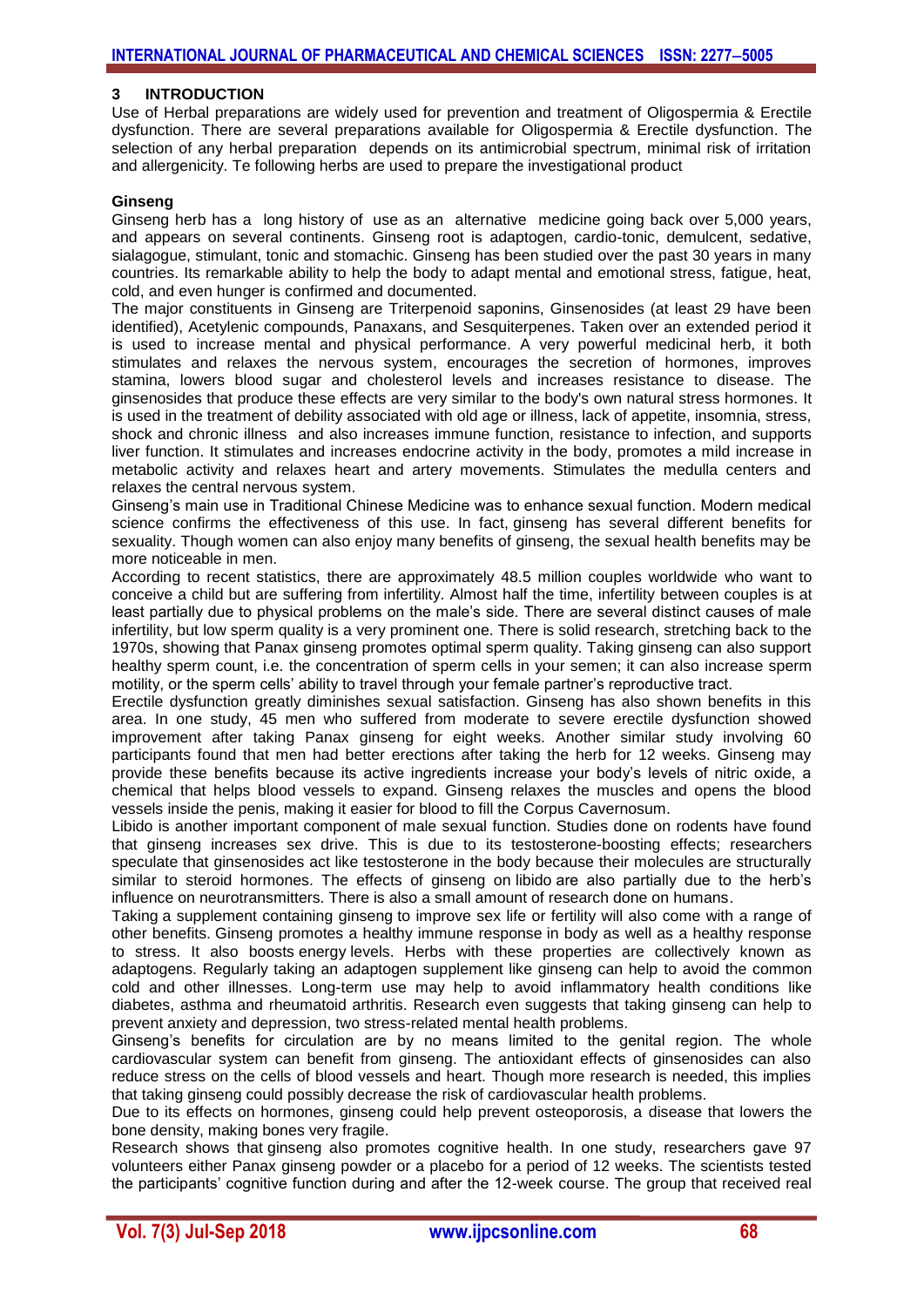ginseng powder showed improvements in cognition after taking the herb for 12 weeks. These cognitive improvements are probably due to the way ginsenosides promote neurogenesis.

However, the cognitive benefits of Panax ginseng only showed up after the study volunteers took the herb for 12 weeks. The benefits also slowly went away after they discontinued the supplement. Most other studies on Panax ginseng also involve taking it for at least 8-12 weeks. This means that ginseng is best used as a long-term supplement; with a short-term course of ginseng, you may not be able to enjoy the benefits.

#### **Ashwagandha**

Ashwagandha belongs to the Solanaceae family and its scientific name is Withania somnifera. It is also known as Indian ginseng or winter cherry. In Sanskrit, it is known as Ashwagandha, which means the odor of a horse. It is named so because of the odor of horse sweat that the roots seem to emanate. The plant originated in India and it grows best in dry regions. It is a robust plant that can survive in very high and low temperatures too, ranging from 40°C to as low as 10°C. Ashwagandha grows from sea level to an altitude of 1500 meters above sea level.

The use of Ashwagandha for so many centuries has aroused the curiosity of modern medical science, leading to an interest in investigating the medicinal properties of the plant. Preliminary studies on Ashwagandha indicated the presence of potential therapeutic abilities and it also showed no associated toxicity to the chemical constituents of the plant.

Also known as Indian ginseng, has a wide range of health benefits, which include its ability to fight cancer and diabetes, reduce inflammation, and prevent arthritis, asthma, hypertension, stress, and rheumatism. Furthermore, it boosts the supply of antioxidants and regulates the immune system. It also has antibacterial and anticonvulsant properties. It is also useful for men as a remedy for infertility and erectile dysfunction.

Ashwagandha has had a great significance in Oriental medical schools of thought, especially in the ancient Indian system of medicine, Ayurveda, for many centuries. Regular consumption of Ashwagandha can result in various health benefits; some of which are listed below:

Controls Cholesterol Levels Ashwagandha, with its anti-inflammatory and anti-oxidant properties, is good for cardiovascular problems. It strengthens the heart muscles and can also control cholesterol. A study at the University of Arizona indicated that it possesses hypolipidemic properties that help in bringing down blood cholesterol levels. Ashwagandha is good for enhancing the libido in men and is used to treats Erectile Dysfunction. Increases Fertility in Men In addition to increasing libido, and also helps in improving the semen quality. It plays an important role as an aphrodisiac as well as a way to improve semen quality by increasing the sperm count and sperm mobility. Ashwagandha helps in reducing [anxiety.](https://www.organicfacts.net/home-remedies/home-remedies-for-anxiety.html?utm_source=internal&utm_medium=link&utm_campaign=smartlinks) In [India,](https://www.organicfacts.net/organic-products/organic-stores/india.html?utm_source=internal&utm_medium=link&utm_campaign=smartlinks) Ashwagandha has been traditionally used in Ayurveda to improve both physical and mental health. The effects of this medicine, particularly on [depression,](https://www.organicfacts.net/home-remedies/home-remedies-for-depression.html?utm_source=internal&utm_medium=link&utm_campaign=smartlinks) were studied at the Institute of Medical Sciences at Banaras Hindu University, India. The study supported the benefits of Ashwagandha in relation to anxiety and depression. It is believed to possess anti-stress properties. Traditionally, it had been administered to induce a soothing and calming effect on a person., Consumption of Ashwagandha led to significant modulation of immune system reactivity and prevented myelosuppression in mice induced by immunosuppressive drugs. It was also observed that Ashwagandha increased the red blood cell, white blood cell, and platelets count.

**[Shilajit,](https://www.globalhealingcenter.com/natural-health/shilajit-and-womens-health/)** pronounced shil-ah-jeet, is an organic tar-like substance that naturally occurs in mountains around the globe, from the Himalayas to the Andes. Ayurvedic doctors began using it hundreds of years ago for its potent health-supportive properties.

Shilajit contains several potent substances including antioxidants and Humic and Fulvic acid. The plant contains over 80 minerals that support the body, and many have an incredible effect on a man's health. There are many health benefits of Shilajit for men. It supports Fertility. A study gave shilajit to 60 men suffering from infertility twice daily for 90 days. At the end of the trial period, sperm counts in the men increased by more than 60%, and sperm activity improved by 12% or more. It promotes Testosterone Levels Naturally. It enhances Performance and acts at the cellular level to [improve](https://www.globalhealingcenter.com/natural-health/top-10-supplements-increase-energy/)  [energy production](https://www.globalhealingcenter.com/natural-health/top-10-supplements-increase-energy/) at its source, the mitochondria.

Encourages Healthy Aging. Studies report shilajit's [antioxidant activity](https://www.globalhealingcenter.com/natural-health/health-benefits-of-antioxidants/) protects against cellular damage, and it's this cellular damage that speeds the aging process in the heart, lungs, liver, and skin. The fulvic acid in shilajit delivers antioxidants and minerals directly to cells where they're needed. This keeps them safe from free radical damage and accelerated aging.

**Safed Musli** is a healing plant which is generally used for Sexual Weakness and Impotence. It is most important herb described in Ayurveda for vigorous. Safed Musli plants are small in size, it generally have white flowers and are grown in scattered panicles up to 120 cm long. It is a rich source of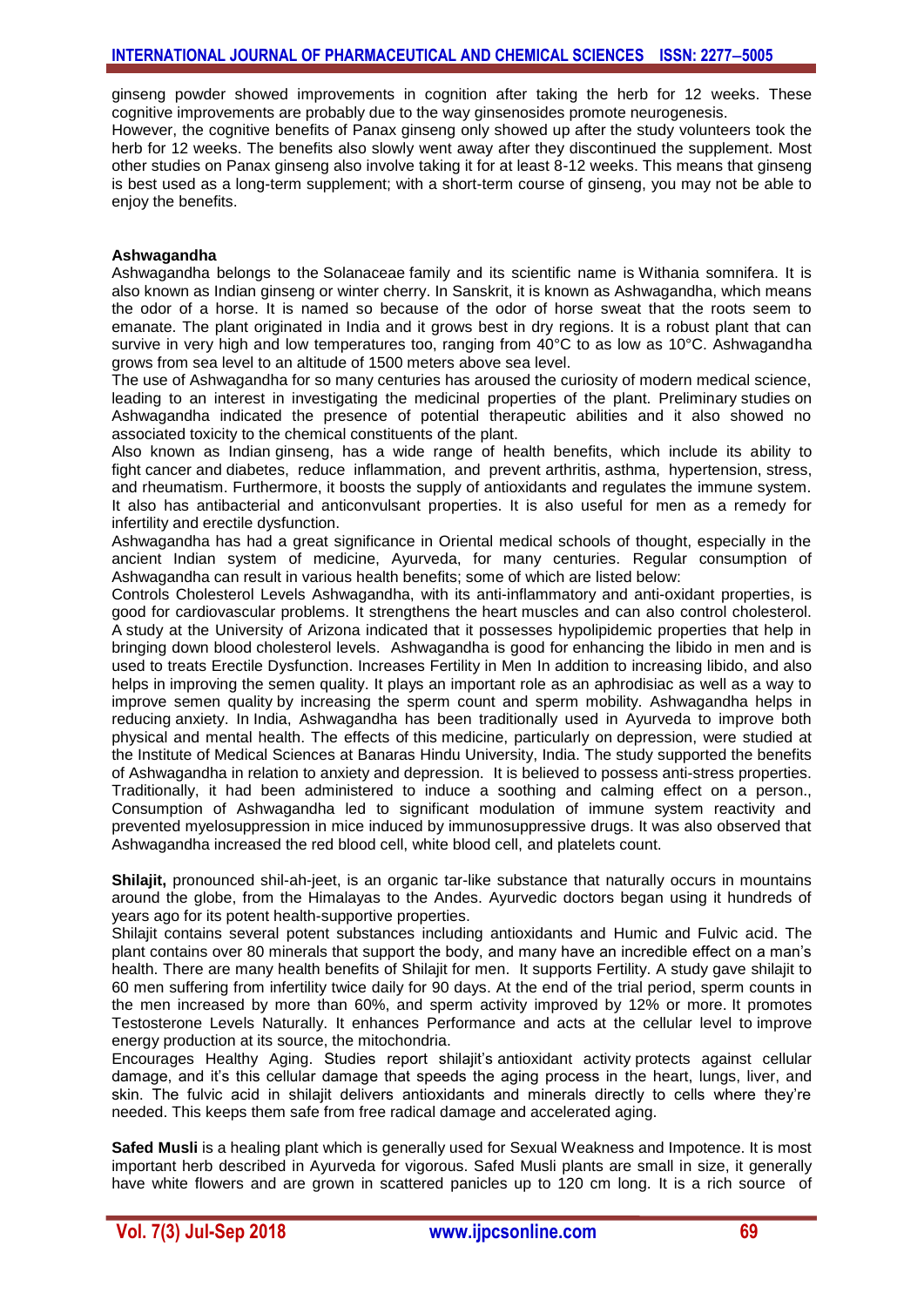vitamins and of about more than 25 alkaloids, beside this it have proteins, steroids, polysaccharides and carbohydrates. Due to its vigorous properties it is also known as such as "Indian Viagra", "Golden Roots", "Herbal Viagra", "The Wonder Harvest" etc. It is a herb that can boost the immune system. Chlorophytum borivilianum has immunization stimulating properties which can be helpful for overall health. The research done on rat also stated that they found an increases in sperm count within 60 days of regular doses given regular given to the rats.

So we believe that roots of Chlorophytum borivilianum can be useful to cure of certain forms of sexual deficiencies such as premature [ejaculation](http://www.ayurvedicindia.info/home-remedies-for-premature-ejaculation/) or oligospermia. In other reports, rats have benefited from this plant and shown increased sexual activity and increased libido as well as having a significantly higher sperm increase.

It has been used as a tonic for sexual condition by Indians for centuries. It has a powerful activator agent used for restoring male reproductive system disorders like impotency, low sperm count and premature [ejaculation,](http://ayurvedicindia.info/home-remedies-for-premature-ejaculation/) etc.

Apart from revitalizing the reproductive system, the herb avoids premature ejaculation as well as is also used in chronic leucorrhoea.

**Vidarikhand** Vidarikand (Pueraria tuberosa) is a creeper which has circular leafless stems. Underground fruits are found attached to its roots. Fruits vary in shape and size and its taste is very similar to that of Yashtimadhu. This is why it is known as swadu kand (tasty fruit). Vedari is nourishing tonic, diuretic, anabolic, alterative and Vajikarak. It reduces Pitta-Vata and increases Kapha. It mainly works on plasma, blood, muscles and reproductive system. It increases Shukra dhatu. It stimulates milk production in nursing mothers.. It has Estrogen like properties. Estrogen is the female hormone responsible for development and regulation of the female reproductive system and secondary sex characteristics. In males estrogen helps in maturation of the sperm and maintenance of a healthy libido. Vidarikhand Vidari / Vidari Kanda and is a rejuvenating drug of Ayurveda. It is mainly used as reproductive tonic that promotes sexual desire, treats nocturnal emission in males and for females treats menstrual disorders, menopause syndrome and uterus weakness. It is cooling, nourishing, and tonic. Vidari cures weakness. It is aphrodisiac and improves sperms in males.

**Shatavari**, or Asparagus racemosus, has been used for centuries in Ayurveda to support the reproductive system, particularly for females, and as a support for the digestive system, especially in cases of excess pitta. Shatavari's name gives reference to its traditional use as a rejuvenative tonic for the female reproductive system. This support is not only for the young woman, but also for women in their middle and elder years, to help them gracefully transition through the natural phases of life, including menopause. The nourishing properties of Shatavari are used traditionally to support a number of systems and functions in the body like:

- $\checkmark$  A healthy female reproductive system<br> $\checkmark$  Healthy levels of breast milk production
- $\checkmark$  Healthy levels of breast milk production<br> $\checkmark$  Supports to balance female hormones
- $\checkmark$  Supports to balance female hormones<br> $\checkmark$  Supportive of male reproductive system
- V<br>
Supportive of male reproductive system as well<br>
Soothing effect on the digestive tract<br>
Healthy peristalsis of bowels<br>
Moisturizing support of the respiratory tract<br>
Promotes healthy energy levels and strength
- Soothing effect on the digestive tract
- Healthy peristalsis of bowels
- Moisturizing support of the respiratory tract
- $\checkmark$  Promotes healthy energy levels and strength  $\checkmark$  Supports the immune system
- Supports the immune system
- Natural antioxidant properties
- Supporting women through every stage of their lives, Shatavari's main constituents are steroidal saponins that suggest its use as an oestrogen regulator. This modulation helps to regulate menstrual cycles, manage PMS symptoms, alleviate menstrual cramps and control the amount of blood lost. Shatavari greatly helps with fluid retention and may also be helpful with the uncomfortable bloating often suffered before a period.
- This versatile herb can be very helpful to women who have fertility issues due to stress or immune-mediated problems, with Shatavari supporting proper immunological function. It supports the mucous membranes as it contains mucilage, this lines and protects the membranes of the cervix which is helpful for women with low cervical mucous. Adequate cervical mucous allows sperm to swim freely through the cervix.
- The saponins contained in Shatavari have been shown to have an "anti-oxytocin" effect which in turn may help uterine contractions subside- protecting against threatened miscarriage. Consultation with an Ayurvedic or Naturopathic Practitioner is advised before using Shatavari for this condition.
- Due to its oily, heavy nature, Shatavari nourishes the female reproductive system from within to relieve menopause symptoms such as vaginal dryness, hot flashes and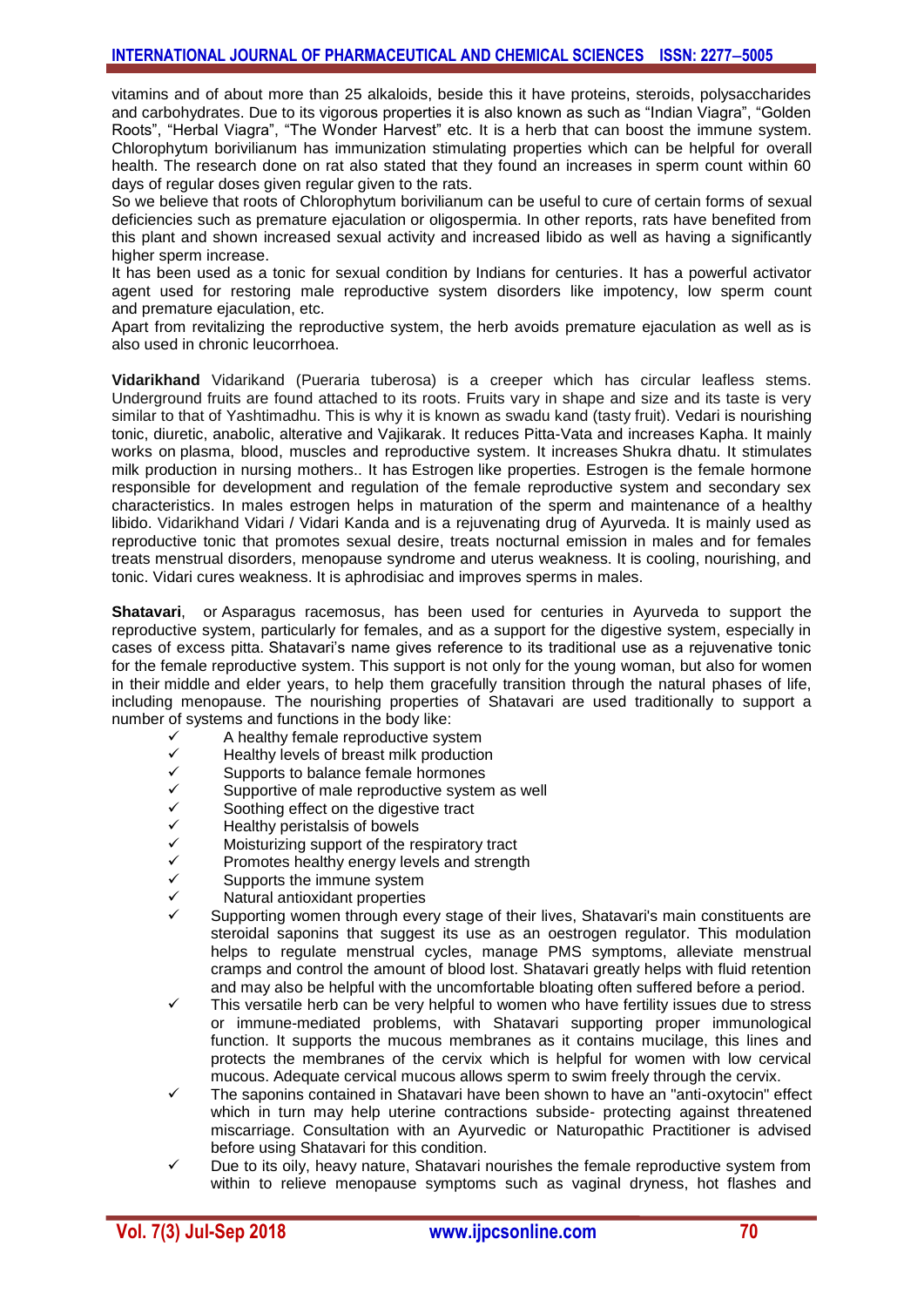insomnia. This phytoestrogen-rich herb naturally helps to balance the hormones responsible for many of the more unpleasant symptoms associated with this change in life. Shatavari also stimulates and balances the production of happy hormones; Endorphins, Serotonin and Dopamine- meaning it can greatly reduce mood swings, irritability and menopause induced depression.

- Shatavari works as an aphrodisiac for women by bringing all the symptoms of women's sexual health, through all the changes of a woman's life, into balance. Research shows that Shatavari increases blood flow to the female genital area, enhancing sexual sensation, sensitivity and increasing vaginal lubrication. It is known to have a hormone balancing effect, making it useful for women who experience loss of libido as a side effect of the menopause.
- In men, studies show it to be an excellent aphrodisiac when combined with Ashwagandha. It promotes the size, strength and stiffness of the penis and can treat impotence and sexual debilitation. It has also been shown to increase spermatogenesis in men, providing higher sperm counts and a larger percentage of healthy sperm.
- **Kounch Beej (Mucuna prurita)** has been used as an aphrodisiac, it is used to increase libido in both men and women, and helps in treating erectile dysfunction & impotency. It is used as a nervine tonic for nervous system disorders. Kounch Beej is beneficial for reducing cholesterol, lowering blood sugar levels and enhancing mental alertness all without stimulating the central nervous system. It has the following benefits
- Central nervous system: It is used in paralysis, hemiplegia and other nervine disorders and spasms associated with Parkinson's or Bell's Palsy
- Digestive system: It is used in intestinal worms and colic
- Reproductive system: It is used as an aphrodisiac and is used in seminal weakness, spermatorrhea.
- $\checkmark$  Genito- urinary system: It is used in leucorrhea and profuse menstruation.

**Salam Panja** is an herb, used in the Unani and Ayurvedic systems of medicines as a powerful stimulant and virility enhancer. The botanical name of this plant is Dactylorhiza Hatagirea. It is a tonic, which boosts the libido with its strong aphrodisiac properties. This herb is known by different names in different parts of the world such as Marsh Orchis in the Europe, Salem Panja in Kashmir, and Ambolakpa in Ladakh. The different health benefits of Salam Panja are as follows:

Low libido: Salam Panja has been used traditionally in the management of low libido in men. It has been shown to increase the libido. It acts as a powerful aphrodisiac and also produces a testosterone boosting effect. It increases the virility and vigor in men and increases their physical performance. It has the ability to enhance the stamina and strength in men, which has a favorable effect on their physical powers. It also increases the production of a male hormone called testosterone, which plays a major role in the fertility in men.

Erectile dysfunctions and premature ejaculation: Salam Panja can be used to treat male health problems like erectile dysfunctions. It can increase the strength of the muscles in the penile tissue and also increase the blood supply into the organ thus allowing a man to get an erection. This herb is known to possess a strong penile erection index, which is a measure of how long a man can maintain an erection. Hence, it is considered useful for treating premature ejaculation also.

Male infertility: Salam Panja is a potent herbal medication used for treating male impotency arising out of low sperm count or lack of sperm motility. Salam Panja increases the sperm count by boosting the testosterone levels in the blood and improves the quality and motility of the sperms. Hence, it is considered an effective treatment for oligospermia and oligozoospermia. Nocturnal emission: Nocturnal emission, also called night fall or night pollution, is a complaint more common among the men above the age of 50 years. Though it is a natural process and can occur infrequently in most men, it can result in a more serious problem like erectile dysfunctions, obliquity of penile tissue, and premature ejaculation, if not treated properly. Salam Panja offers an effective and safe treatment option for nocturnal emission. It works by promoting the production of nitric oxide in the muscles of the penile tissue that results in the relaxation of the smooth muscles, which, in turn, helps to prevent nightfalls.

#### **4 Study Objectives**

#### **4.1 Primary & Secondary Objectives**

To evaluate increase in Sperm Count in patients with Oligospermia.

To evaluate gradual development in Erectile Dysfunction, Premature Ejaculation and Loss Of Libido.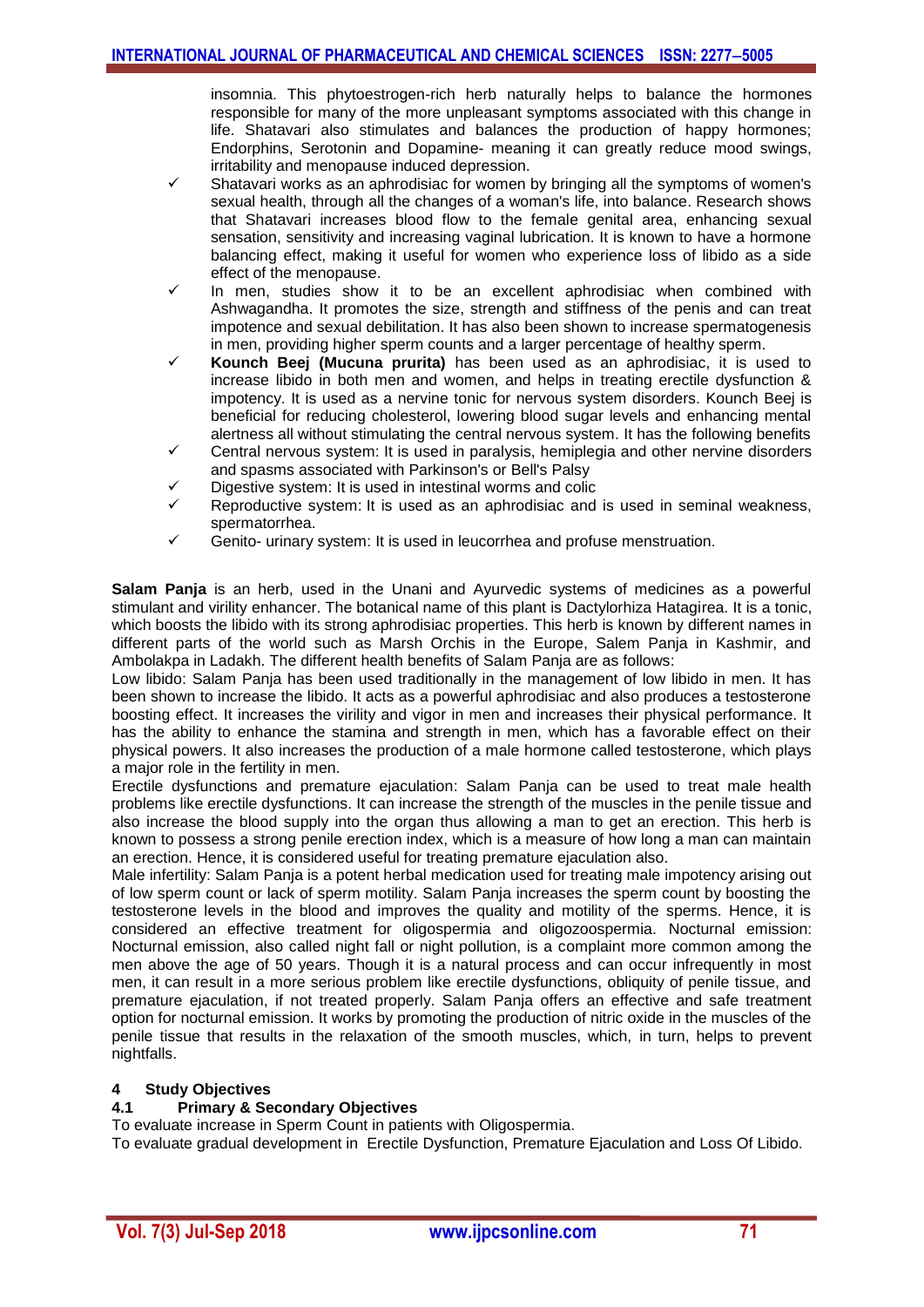# **Selection of Study Population**

#### **4.1.1 Inclusion Criteria**

- To be eligible for study entry patients had to satisfy all of the following criteria:<br>1. Male outpatients aged 25 to 50 years.
- 1. Male outpatients aged 25 to 50 years.<br>2. Patients with Oligospermia, Erectile D
- 2. Patients with Oligospermia, Erectile Dysfunction, Premature Ejaculation & Loss of Libido.<br>3. The patient will take his regular medicines along with this adiuvant therapy. if any.
- The patient will take his regular medicines along with this adjuvant therapy, if any.
- 4. Patients ready to give written informed consent and willing to comply with the study protocol.

#### **4.1.2 Exclusion Criteria**

Patients were excluded from the study if one or more of the following criteria were applicable:

- Patients with deep cuts and wounds, raw wound and weeping wounds.
- 2. Patient with known allergy to any ingredients used Super Active.
- 3. Patients with signs of cellulitis, osteomyelitis, necrotic or avascular bed.
- 4. Patients with documented sexually transmitted diseases/ VD.
- 5. Patients with Cancer.
- 6. Patient receiving corticosteroids or any other immunosuppressive treatment
- 7. Patient with clinical evidence of anemia or malnutrition

8. Patients who have received any investigational drug within 6 months prior to study entry or such treatment is planned for during the study period.

#### **4.1.3 Removal of Patients from Therapy or Assessments**

Patients would be free to withdraw from the study anytime without stating the reason, however, every attempt would be made by the investigator to find out and record the reason for the same. Conversely, if the principal investigator feels appropriate he may withdraw the patient from the study. A record of reasons for the same would be made in the patient CRF. In the event of a patient requiring any other medication/intervention during the course of the trial, which can interfere with the study, that patient will be withdrawn from the trial. The withdrawn patients would be subjected to physical and systemic examination and efficacy endpoint assessment.

It would be documented whether or not each patient completed the study phase. If for any patient either study treatment or observations were discontinued, the reason for the same would be recorded. Reasons that a patient may discontinue study treatment may be one of the following:

- $\checkmark$  Adverse event(s)
- $\checkmark$  Abnormal laboratory value(s)
- $\checkmark$  Unsatisfactory therapeutic effect
- $\checkmark$  Patients conditions no longer requires study treatment
- $\checkmark$  Protocol violation
- $\checkmark$  Patient withdrew consent
- $\checkmark$  Administrative problems
- $\checkmark$  Lost to Follow up

#### **4.2 Investigational Products**

#### **4.2.1 Investigational Products Administered**

The investigational product is Super Active Capsule. 1 Capsule of 500 mg was taken two times daily after meals with little amount of water for a period of 60 days.

#### **4.2.2 Identity of Investigational Products**

The details of the investigational products are described below.

The investigational products should be stored at a temperature from  $15^{\circ}$ C to  $30^{\circ}$ C.

#### **4.2.3 Method of Assigning Patients to Treatment Groups**

As it is a single arm study, all the patients were assigned the same treatment without any randomization.

#### **4.2.4 Selection of Doses in the Study**

Dose selection was not the case in this study.

#### **4.2.5 Selection and Timing of Dose for Each Patient**

1 Capsule of 500 mg was taken two times daily after meals with little amount of water for a period of 60 days. No specific timings were followed and required.

#### **4.2.6 Blinding**

The treatment was administered without any randomization. So, blinding was not performed and maintaining was not required.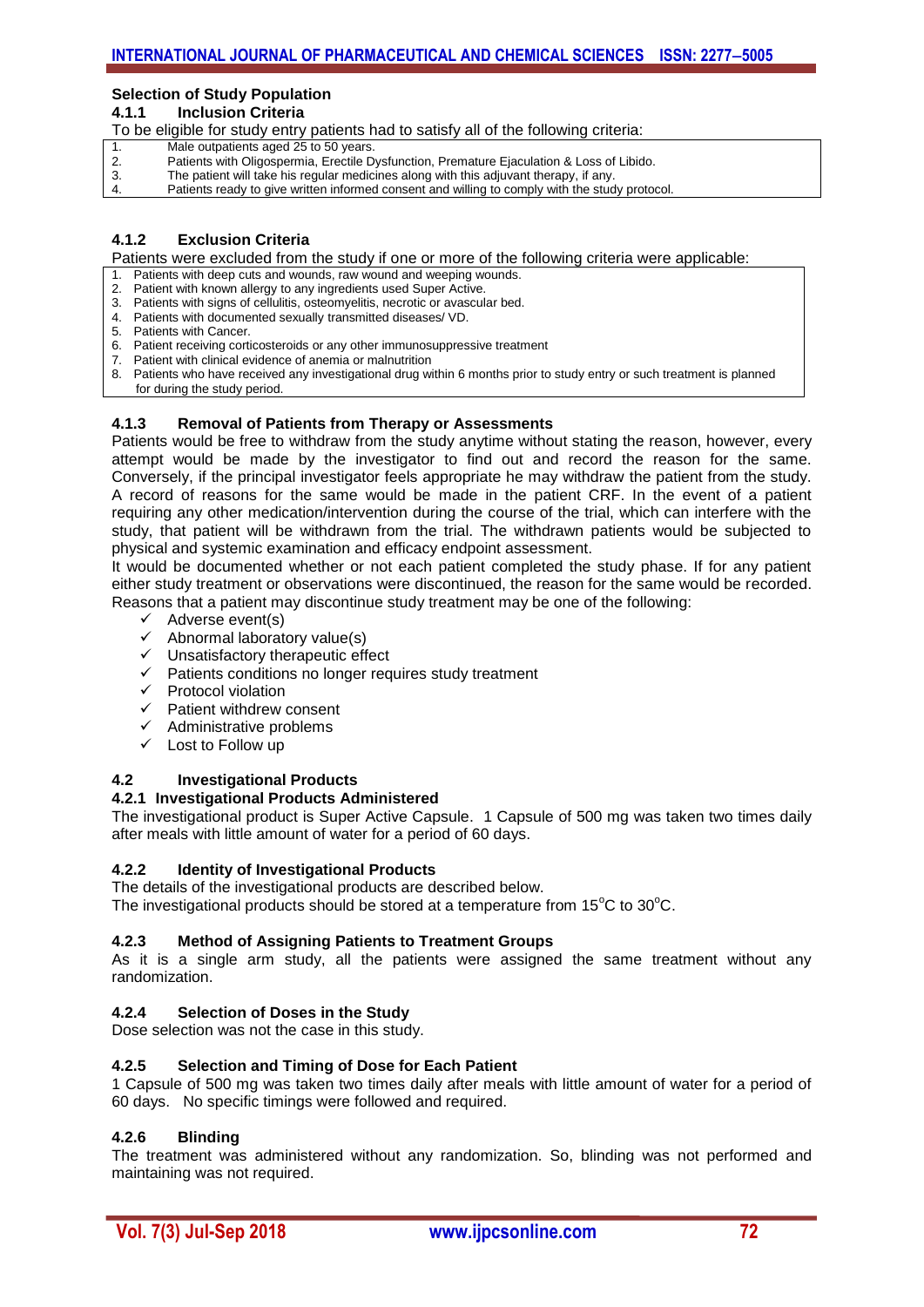#### **4.2.7 Prior and Concomitant Therapy**

Medications other than the study drugs which would be considered necessary for the patient' welfare and which would not interfere with the study medication or efficacy evaluation may be allowed at the discretion of the investigator, and an appropriate record would be maintained in the CRF.

# **4.3 Efficacy, and Safety Variables**

#### **4.3.1 Efficacy, and Safety Measurements Assessed**

#### **4.3.1.1 Efficacy Assessments**

#### **Parameters**

Sperm Count was evaluated at the beginning and at the end of therapy. Also the signs and symptoms of General Health and Debility was assessed before and after of treatment by VAS score.

#### **Primary Efficacy End Points**

Proportion of patients achieving Improving in Sperm Count Level.

#### **Secondary Efficacy End Point**

To Determine the development in Erectile Dysfunction, Premature Ejaculation, General Health & debility assessment by subjective scoring (VAS) and clinical assessment.

#### **4.3.1.2 Safety Assessments**

Assessments of safety were based on the following:

- $\checkmark$  Adverse Events
- $\checkmark$  Overall safety was assessed by local symptoms of itching, rash or any other allergic reactions.

#### **4.3.1.2.1 Adverse Events**

Expected Adverse Events

There is no significant adverse event expected with Super Active. However, few patients may develop constipation or irritation.

Serious Adverse Event

Any "serious adverse effects" resulting in withdrawal from the study must be notified by the Investigator within 24 hours to the study sponsor. In case of "Death", it should be reported to Sponsor within one working day. Any unexpected serious adverse event (SAE) occurring during a clinical trial should be communicated promptly (within 14 calendar days) by the Sponsor to the Licensing Authority and to the other Investigator(s) participating in the study.

All the serious adverse effects (SAE) occurring during study at each centre will be recorded into SAE reporting form.

A serious adverse event or reaction is any untoward medical occurrence that at any dose:

- 1. Is life threatening [Note: The term "life threatening" in the definition of "serious" refers to an event in which the patient was at risk of death at the time of the event; if appropriate help was not available (it does not refer to an event, which hypothetically might have caused death, if it were more severe)].
- 2. Results in death.
- 3. Requires in patient hospitalization or prolongation of existing hospitalization
- 4. Results in persistent or significant disability / incapacity.
- 5. Results in congenital anomaly

#### **Causality Assessment**

Causality of adverse Event were based on investigator's assessment of the event as certain, probable, possible, unlikely, unclassified and un-assessable as per WHO scale (as given in the table below).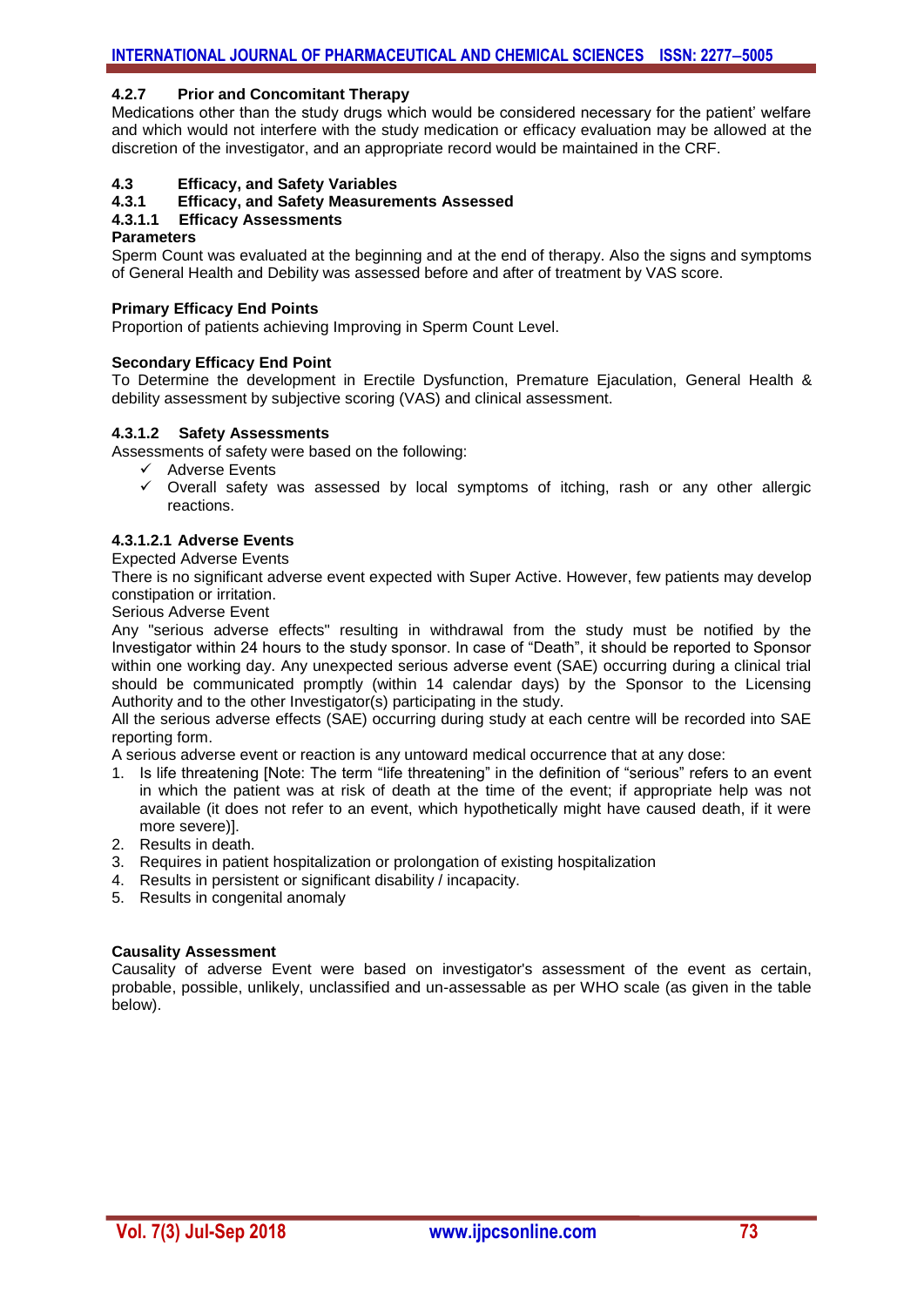| <b>Relationship</b>                                                                                                                                                                                                                                                                            | <b>Description</b>                                                                                                                                                                                                                                                                                                                                                                                                                           |  |
|------------------------------------------------------------------------------------------------------------------------------------------------------------------------------------------------------------------------------------------------------------------------------------------------|----------------------------------------------------------------------------------------------------------------------------------------------------------------------------------------------------------------------------------------------------------------------------------------------------------------------------------------------------------------------------------------------------------------------------------------------|--|
| <b>CERTAIN</b>                                                                                                                                                                                                                                                                                 | A clinical event, including laboratory test abnormality, occurring in a plausible time relationship to<br>drug administration, and which cannot be explained by concurrent disease or other drugs or<br>chemicals. The response to withdrawal of the drug (dechallenge) should be clinically plausible. The<br>event must be definitive pharmacologically or phenomenologically, using a satisfactory rechallenge<br>procedure if necessary. |  |
| <b>PROBABLE</b>                                                                                                                                                                                                                                                                                | A clinical event, including laboratory test abnormality, with a reasonable time sequence to<br>administration of the drug, unlikely to be attributed to concurrent disease or other drugs or<br>chemicals, and which follows a clinically reasonable response on withdrawal (dechallenge).<br>Rechallenge information is not required to fulfil this definition.                                                                             |  |
| A clinical event, including laboratory test abnormality, with a reasonable time sequence to<br>administration of the drug, but which could also be explained by concurrent disease or other drugs<br><b>POSSIBLE</b><br>or chemicals. Information on drug withdrawal may be lacking or unclear |                                                                                                                                                                                                                                                                                                                                                                                                                                              |  |
| <b>UNLIKELY</b>                                                                                                                                                                                                                                                                                | A clinical event, including laboratory test abnormality, with a temporal relationship to drug<br>administration which makes a causal relationship improbable, and in which other drugs, chemicals<br>or underlying disease provide plausible explanations.                                                                                                                                                                                   |  |
| <b>UNCLASSIFIED</b>                                                                                                                                                                                                                                                                            | A clinical event, including laboratory test abnormality, reported as an adverse reaction, about<br>which more data is essential for a proper assessment or the additional data are under examination                                                                                                                                                                                                                                         |  |
| <b>UNASSESSIBLE</b>                                                                                                                                                                                                                                                                            | A report suggesting an adverse reaction which cannot be judged because information is<br>insufficient or contradictory, and which cannot be supplemented or verified                                                                                                                                                                                                                                                                         |  |

#### **Intensity of adverse events**

Intensity of adverse events was assessed as per the following classification:

#### **Mild**

An event that is usually transient, and requires no special treatment or intervention. The event does not generally interfere with usual daily activities. Includes transient laboratory test alteration.

#### **Moderate**

An event that is alleviated with simple therapeutic treatments. The event impacts usual daily activities, which includes alteration in the laboratory tests indicating injury, but without long-term risk

#### **Severe**

An event that requires therapeutic intervention. The event interrupts usual daily activities, which also include laboratory test indicating a serious health threat or permanent injury. If hospitalization is required for treatment it becomes a serious adverse event.

Abnormal laboratory values will be reported as adverse events under the following circumstances:

- $\checkmark$  When the abnormal lab report is accompanied with associated symptoms.
- $\checkmark$  When medical/surgical intervention is required.
- $\checkmark$  When an additional diagnostic test is required.
- $\checkmark$  Leads to a serious adverse event.
- $\checkmark$  When it is considered by clinical investigator as an adverse event.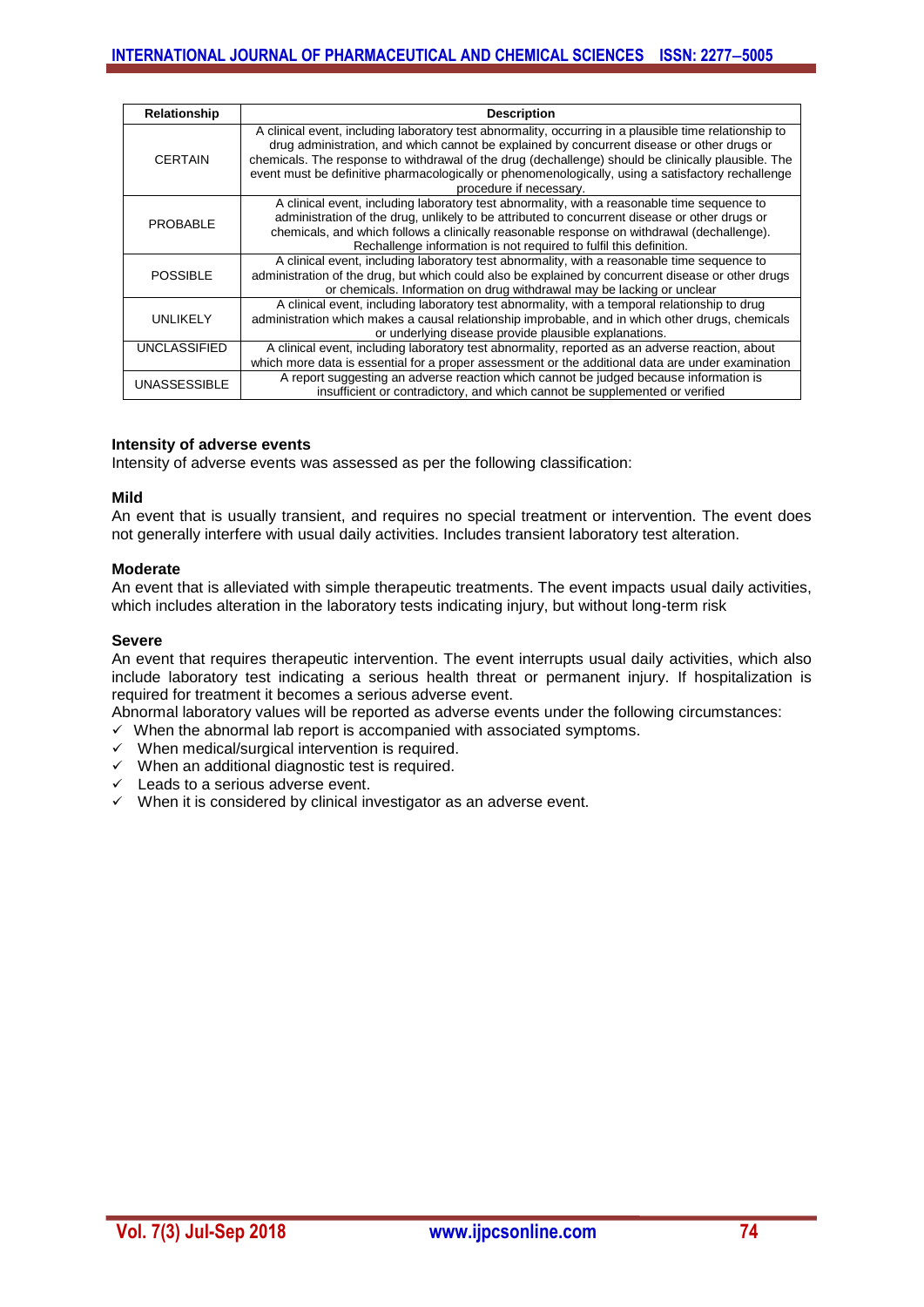## **Flow Chart**

The schedule of planned study assessments is shown in the following flow chart.

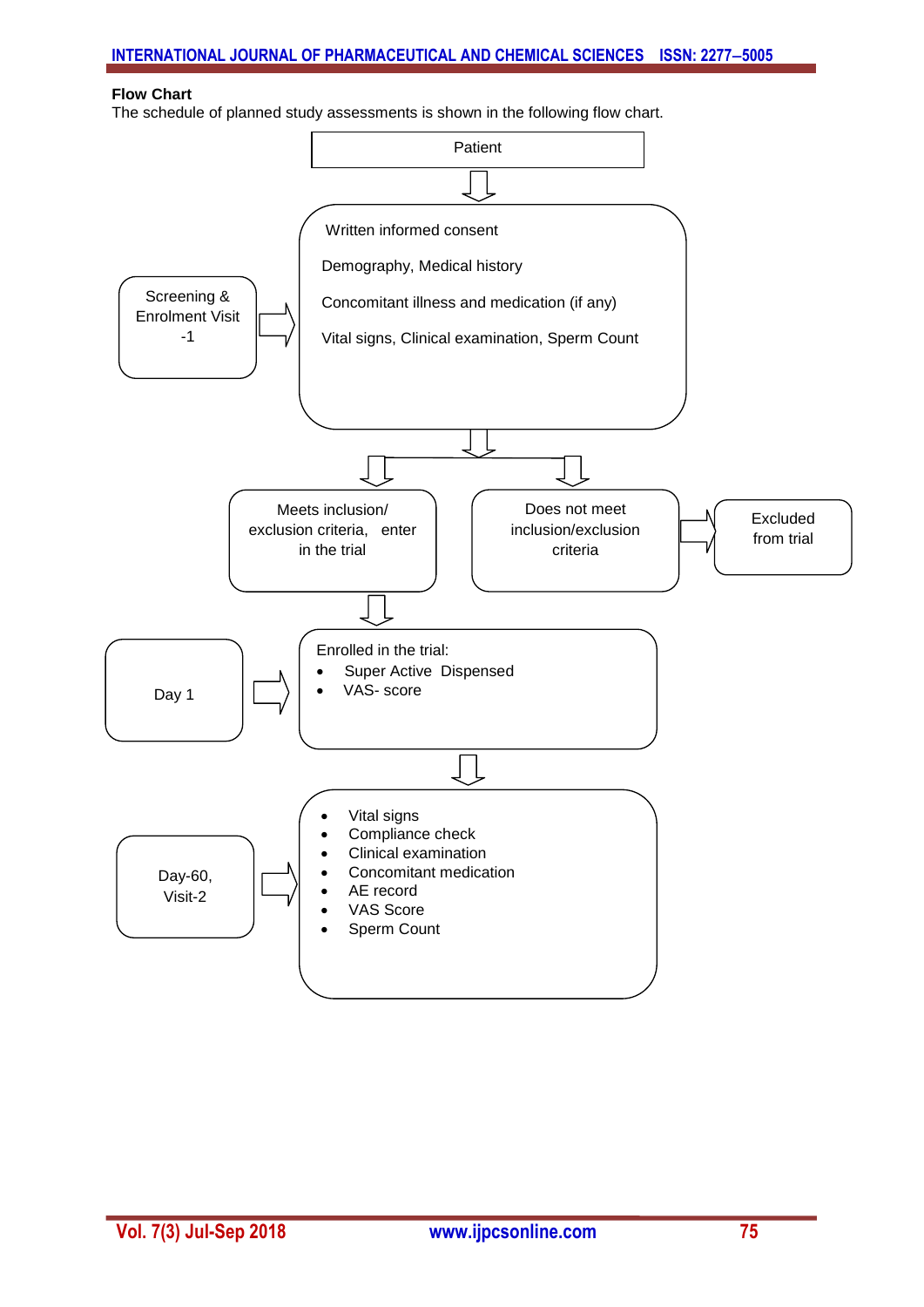### **4.3.2 Drug Concentration Measurements**

Not applicable.

#### **4.4 Data Quality Assurance**

The Sponsor implemented and maintained quality assurance and quality control systems with written Standard Operating Procedures (SOPs) in accordance with the Guidelines of Good Clinical Practice of CDSCO.

The study was monitored as per the requirement of CDSCO GCP guidelines. A monitor or auditor appointed by the sponsor could meet the investigator and visit the study facilities at any time in order to maintain current knowledge of the study through review of the records, comparison with source documents, observation and discussion of the conduct and the progress of the study. Prior to the start of the study, the principal investigator will be contacted and informed of any impending visits and the frequency of such visits. The investigator will allow and assist the Sponsor's study monitor to review study progress, allow source data verification (checking of CRFs against original source documents) for accuracy of data recording, review of study drug logs and facilities, collect completed documents. Any deficiency found will be reported, and signed by the principal investigator and Sponsor Monitor. Also action taken for the last visits decision will be signed. Site monitoring visit log will be updated after every monitoring visit.

In addition, a study site might be audited by the Sponsor's Quality Assurance unit (QA) or by an external Auditor on behalf of Sponsor and/or inspected by the representative of Regulatory Authority. This audit might include review of all source documents, drug records, original clinical case notes, facilities used in the trial.

#### **4.5 Changes in the Conduct of the Study or Planned Analyses**

#### **4.5.1 Changes in the Conduct of the Study**

No amendments were generated for the study.

#### **4.5.2 Changes in the Planned Analyses**

No changes in the conduct of the study or planned analyses were instituted after the start of the study.

#### **5 Study Patients and Results**

#### **5.1 Disposition of Patients**

A total of 20 male patients were screened at 1 centre in Kolkata, India. A total of 20 patients were assigned and all of them received study medication and completed the study. The patients were recruited from Namita Medical Hall, Amarapuri, Sodepur, Kolkata - 700 111, West Bengal, India for this study.

#### **5.2 Demographic and Other Baseline Characteristics**

Demographic data are summarized for all the patients in the following table. **(Demographic Characteristics)**

| <b>Serial</b><br><b>Number</b> | <b>Subject</b><br><b>Initials</b> | <b>ICF Signed</b><br>by subject | Age<br>years | Weight<br>Κg | Height cm |
|--------------------------------|-----------------------------------|---------------------------------|--------------|--------------|-----------|
| 1                              | L-B                               | 02-05-2017                      | 25           | 35.00        | 175       |
| 2                              | M-J                               | 02-05-2017                      | 27           | 55.00        | 150       |
| 3                              | $H-N$                             | 02-05-2017                      | 36           | 60.00        | 160       |
| 4                              | $U-B$                             | 03-05-2017                      | 41           | 72.00        | 164       |
| 5                              | T-K-C                             | 03-05-2017                      | 45           | 74.00        | 168       |
| 6                              | B-H                               | 03-05-2017                      | 29           | 64.00        | 170       |
| $\overline{7}$                 | T-S                               | 03-05-2017                      | 41           | 75.00        | 174       |
| 8                              | $R-D$                             | 05-05-2017                      | 33           | 40.00        | 150       |
| 9                              | B-T-M                             | 05-05-2017                      | 47           | 35.00        | 138       |
| 10                             | L-D                               | 05-05-2017                      | 29           | 55.00        | 160       |
| 11                             | $C-R$                             | 05-05-2017                      | 38           | 60.00        | 175       |
| 12                             | N-J                               | 06-05-2017                      | 44           | 72.00        | 150       |
| 13                             | T-L                               | 06-05-2017                      | 37           | 55.00        | 160       |
| 14                             | $N-B$                             | 06-05-2017                      | 42           | 78.00        | 164       |
| 15                             | J-M                               | 06-05-2017                      | 37           | 40.00        | 170       |
| 16                             | P-N                               | 09-05-2017                      | 50           | 35.00        | 172       |
| 17                             | $T-S$                             | 09-05-2017                      | 30           | 70.00        | 174       |
| 18                             | K-C                               | 09-05-2017                      | 25           | 44.00        | 150       |
| 19                             | J-L                               | 10-05-2014                      | 31           | 39.00        | 138       |
| 20                             | T-B                               | 10-05-2014                      | 45           | 81.00        | 160       |
| Mean                           |                                   |                                 |              | 56.95        | 161.1     |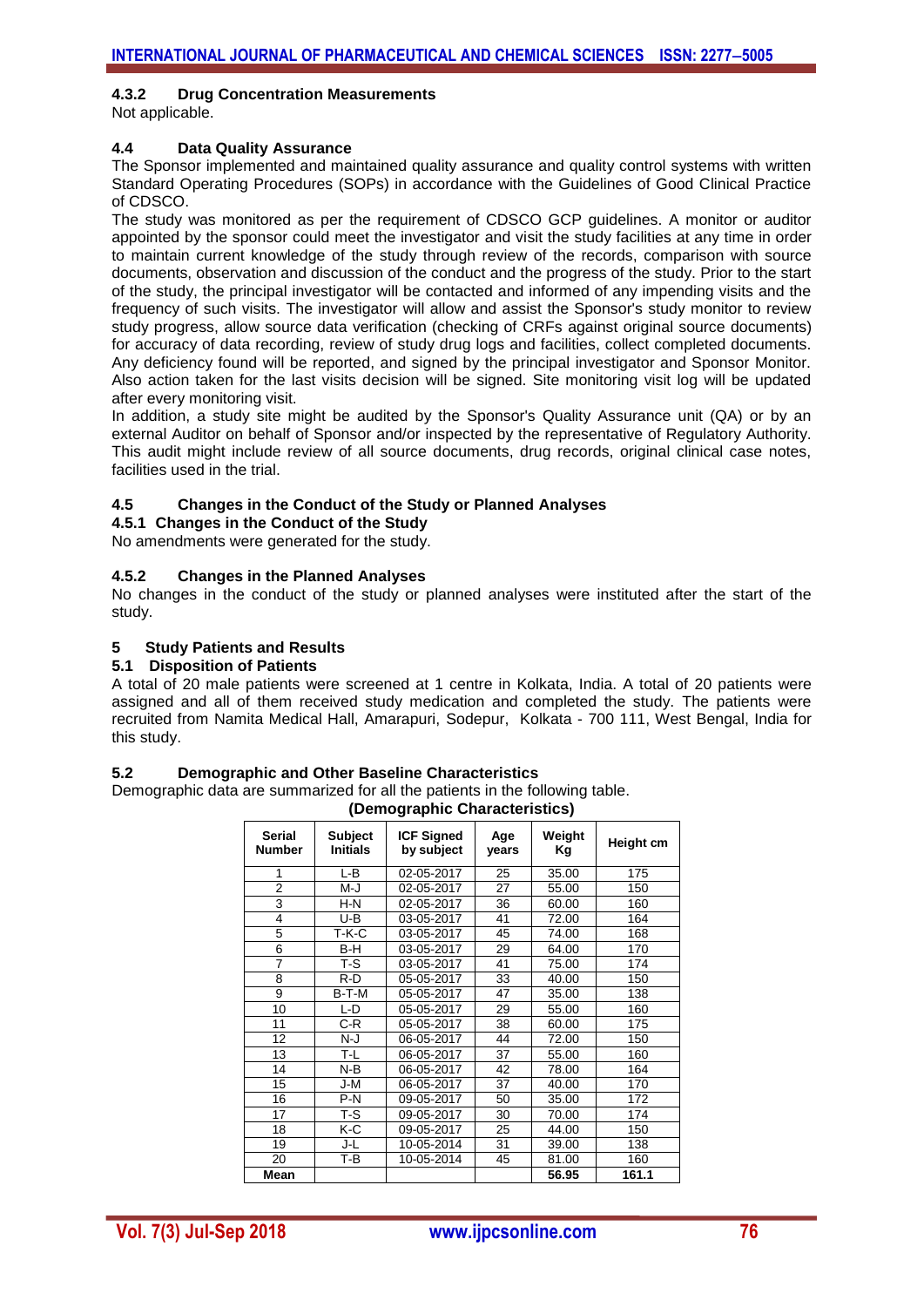| 5.3            | Vital Signs         |           |                             |           |       |                     |           |                            |           |       |
|----------------|---------------------|-----------|-----------------------------|-----------|-------|---------------------|-----------|----------------------------|-----------|-------|
| SI             | <b>Visit 1 Date</b> |           | <b>Visit -1 Vital Signs</b> |           |       | <b>Visit 2 Date</b> |           | <b>Visit-2 Vital Signs</b> |           |       |
| No.            |                     | <b>PR</b> | <b>BP</b>                   | <b>RR</b> | Temp  |                     | <b>PR</b> | <b>BP</b>                  | <b>RR</b> | Temp  |
| 1              | 02-05-2017          | 80        | 124/80                      | 14        | 98    | 02-07-2017          | 80        | 120/84                     | 16        | 98    |
| $\overline{2}$ | 02-05-2017          | 76        | 122/82                      | 14        | 99    | 02-07-2017          | 74        | 124/80                     | 14        | 98    |
| 3              | 02-05-2017          | 76        | 130/86                      | 14        | 99    | 02-07-2017          | 72        | 130/84                     | 14        | 99    |
| 4              | 03-05-2017          | 84        | 150/100                     | 16        | 99    | 03-07-2017          | 76        | 146/100                    | 14        | 98    |
| 5              | 03-05-2017          | 80        | 154/100                     | 14        | 99    | 03-07-2017          | 78        | 154/100                    | 16        | 98    |
| 6              | 03-05-2017          | 74        | 120/80                      | 16        | 99    | 03-07-2017          | 74        | 120/80                     | 14        | 99    |
| $\overline{7}$ | 03-05-2017          | 80        | 140/90                      | 16        | 99    | 03-07-2017          | 80        | 140/90                     | 16        | 99    |
| 8              | 05-05-2017          | 74        | 120/80                      | 14        | 99    | 05-07-2017          | 79        | 120/80                     | 14        | 98    |
| 9              | 05-05-2017          | 74        | 120/80                      | 14        | 99    | 05-07-2017          | 80        | 120/80                     | 16        | 99    |
| 10             | 05-05-2017          | 74        | 120/80                      | 14        | 99    | 05-07-2017          | 80        | 120/80                     | 14        | 99    |
| 11             | 05-05-2017          | 90        | 124/80                      | 18        | 99    | 05-07-2017          | 90        | 120/80                     | 20        | 99    |
| 12             | 06-05-2017          | 74        | 120/80                      | 14        | 99    | 06-07-2017          | 80        | 120/80                     | 14        | 98    |
| 13             | 06-05-2017          | 76        | 120/80                      | 16        | 99    | 06-07-2017          | 82        | 120/80                     | 16        | 99    |
| 14             | 06-05-2017          | 74        | 120/80                      | 14        | 99    | 06-07-2017          | 80        | 120/80                     | 14        | 98    |
| 15             | 06-05-2017          | 76        | 120/80                      | 14        | 98    | 06-07-2017          | 84        | 120/80                     | 14        | 99    |
| 16             | 09-05-2017          | 74        | 120/80                      | 14        | 99    | 09-07-2017          | 80        | 120/80                     | 14        | 99    |
| 17             | 09-05-2017          | 80        | 120/90                      | 14        | 99    | 09-07-2017          | 78        | 120/90                     | 14        | 98    |
| 18             | 09-05-2017          | 81        | 110/85                      | 15        | 98.6  | 09-07-2017          | 78        | 110/80                     | 14        | 98.6  |
| 19             | 10-05-2014          | 79        | 100/80                      | 17        | 98.3  | 10-07-2014          | 72        | 100/80                     | 17        | 98.7  |
| 20             | 10-05-2014          | 76        | 120/80                      | 15        | 98.9  | 10-07-2014          | 78        | 120/80                     | 17        | 98.1  |
|                | Mean                | 77.60     |                             | 14.85     | 98.84 |                     | 78.75     |                            | 15.10     | 98.52 |

No significant or medically important change has been observed in vital signs of the subjects between baseline data and the data recorded after treatment with Super Active for 60 days.

# **5.4 Medical History and Examinations**

| SI<br>No | <b>Subject</b><br><b>Initial</b> | <b>Physical Examination</b> | <b>Medical History</b> | <b>Allergies</b> | <b>Recent Hospita-</b><br>lization | <b>Surgical History</b> |
|----------|----------------------------------|-----------------------------|------------------------|------------------|------------------------------------|-------------------------|
|          | L-B                              | None                        | None                   | None             | None                               | None                    |
| 2        | M-J                              | None                        | None                   | None             | None                               | None                    |
| 3        | $H-N$                            | None                        | None                   | None             | None                               | None                    |
| 4        | U-B                              | None                        | <b>Diabetic</b>        | None             | None                               | None                    |
| 5        | T-K-C                            | None                        | None                   | None             | None                               | None                    |
| 6        | B-H                              | None                        | None                   | None             | None                               | None                    |
| 7        | T-S                              | None                        | Hypo-<br>Thyroidsm     | None             | None                               | None                    |
| 8        | R-D                              | None                        | None                   | None             | None                               | None                    |
| 9        | B-T-M                            | None                        | None                   | None             | None                               | None                    |
| 10       | L-D                              | None                        | None                   | None             | Dehydration                        | None                    |
| 11       | C-R                              | None                        | None                   | None             | None                               | None                    |
| 12       | N-J                              | None                        | None                   | None             | None                               | None                    |
| 13       | T-L                              | None                        | None                   | None             | None                               | None                    |
| 14       | $N-B$                            | None                        | None                   | None             | None                               | None                    |
| 15       | J-M                              | None                        | None                   | None             | Accident                           | <b>Wrist Fracture</b>   |
| 16       | P-N                              | None                        | None                   | None             | None                               | None                    |
| 17       | T-S                              | None                        | None                   | None             | None                               | None                    |
| 18       | K-C                              | None                        | None                   | None             | None                               | None                    |
| 19       | J-L                              | None                        | None                   | None             | None                               | None                    |
| 20       | T-B                              | None                        | None                   | None             | None                               | None                    |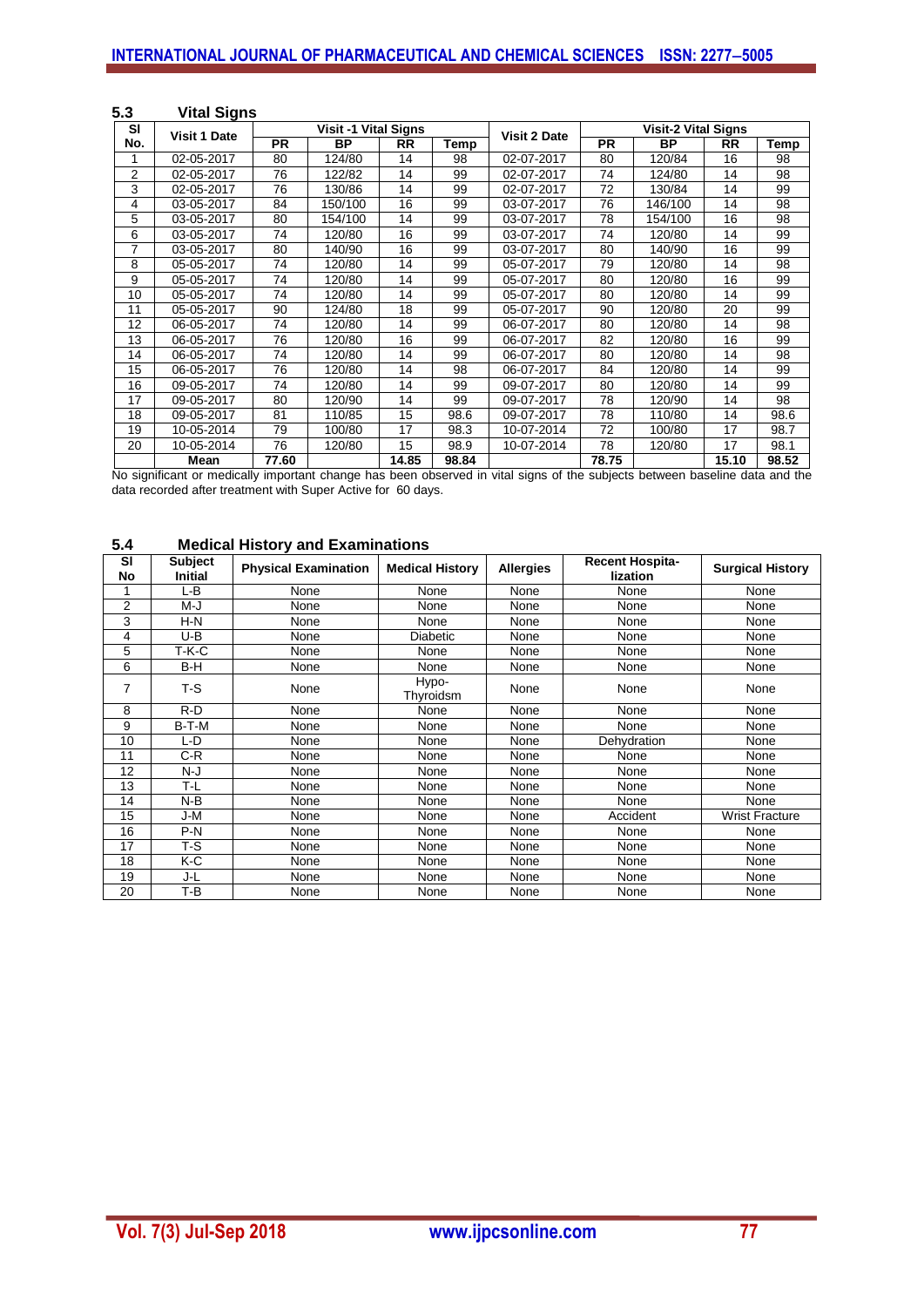| SI. No.                                        | <b>Subject Initial</b> | Sperm Count in million/ml. |  |  |
|------------------------------------------------|------------------------|----------------------------|--|--|
| 1                                              | L-B                    | 22                         |  |  |
| 2                                              | M-J                    | 17                         |  |  |
| 3                                              | H-N                    | 26                         |  |  |
| 4                                              | U-B                    | 30                         |  |  |
| 5                                              | T-K-C                  | 12                         |  |  |
| 6                                              | B-H                    | 19                         |  |  |
| 7                                              | $T-S$                  | 32                         |  |  |
| 8                                              | R-D                    | 34                         |  |  |
| 9                                              | B-T-M                  | 05                         |  |  |
| 10                                             | L-D                    | 22                         |  |  |
| 11                                             | C-R                    | 11                         |  |  |
| 12                                             | N-J                    | 26                         |  |  |
| 13                                             | T-L                    | 19                         |  |  |
| 14                                             | N-B                    | 31                         |  |  |
| 15                                             | J-M                    | 27                         |  |  |
| 16                                             | P-N                    | 30                         |  |  |
| 17                                             | $T-S$                  | 19                         |  |  |
| 18                                             | K-C                    | 14                         |  |  |
| 19                                             | J-L                    | 18                         |  |  |
| 20                                             | T-B                    | 32                         |  |  |
| Mean Sperm Count in million/ml = $446/20=22.3$ |                        |                            |  |  |

## **8.5 Baseline Characteristics (Visit 1)**

| SI. No. | <b>Subject Initial</b>                          | Sperm Count in million/ml. |  |  |  |
|---------|-------------------------------------------------|----------------------------|--|--|--|
| 1       | L-B                                             | 42                         |  |  |  |
| 2       | M-J                                             | 47                         |  |  |  |
| 3       | H-N                                             | 56                         |  |  |  |
| 4       | U-B                                             | 42                         |  |  |  |
| 5       | T-K-C                                           | 32                         |  |  |  |
| 6       | B-H                                             | 32                         |  |  |  |
| 7       | $T-S$                                           | 52                         |  |  |  |
| 8       | R-D                                             | 64                         |  |  |  |
| 9       | B-T-M                                           | 31                         |  |  |  |
| 10      | L-D                                             | 47                         |  |  |  |
| 11      | C-R                                             | 34                         |  |  |  |
| 12      | N-J                                             | 46                         |  |  |  |
| 13      | T-L                                             | 51                         |  |  |  |
| 14      | N-B                                             | 42                         |  |  |  |
| 15      | J-M                                             | 38                         |  |  |  |
| 16      | P-N                                             | 41                         |  |  |  |
| 17      | $T-S$                                           | 43                         |  |  |  |
| 18      | K-C                                             | 34                         |  |  |  |
| 19      | J-L                                             | 32                         |  |  |  |
| 20      | T-B                                             | 47                         |  |  |  |
|         | Mean Sperm Count in million/ml = $853/20=42.65$ |                            |  |  |  |

### **8.5 End Characteristics (Visit 2)**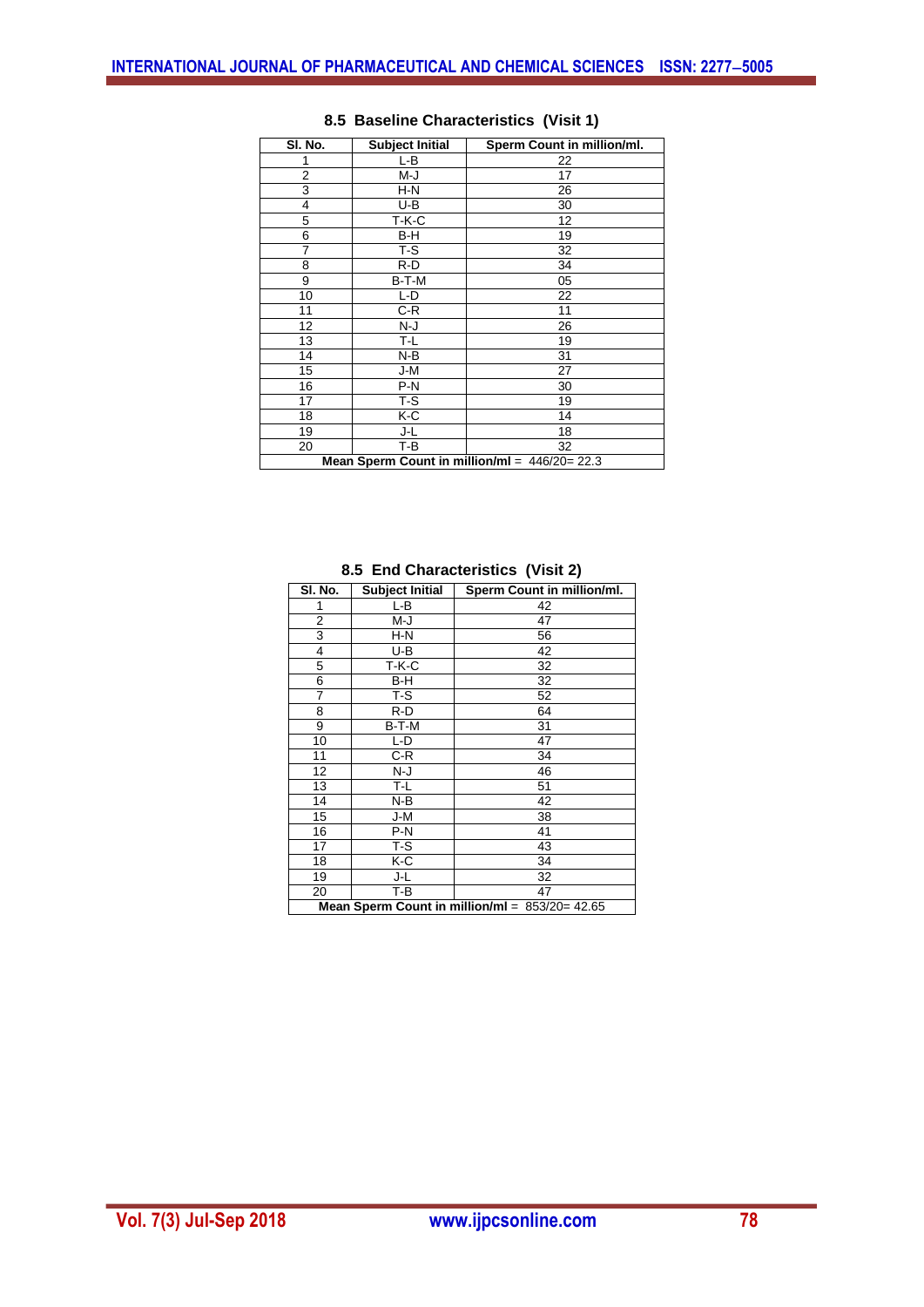

**Graphical Representation of study start and close mean data of Sperm Count**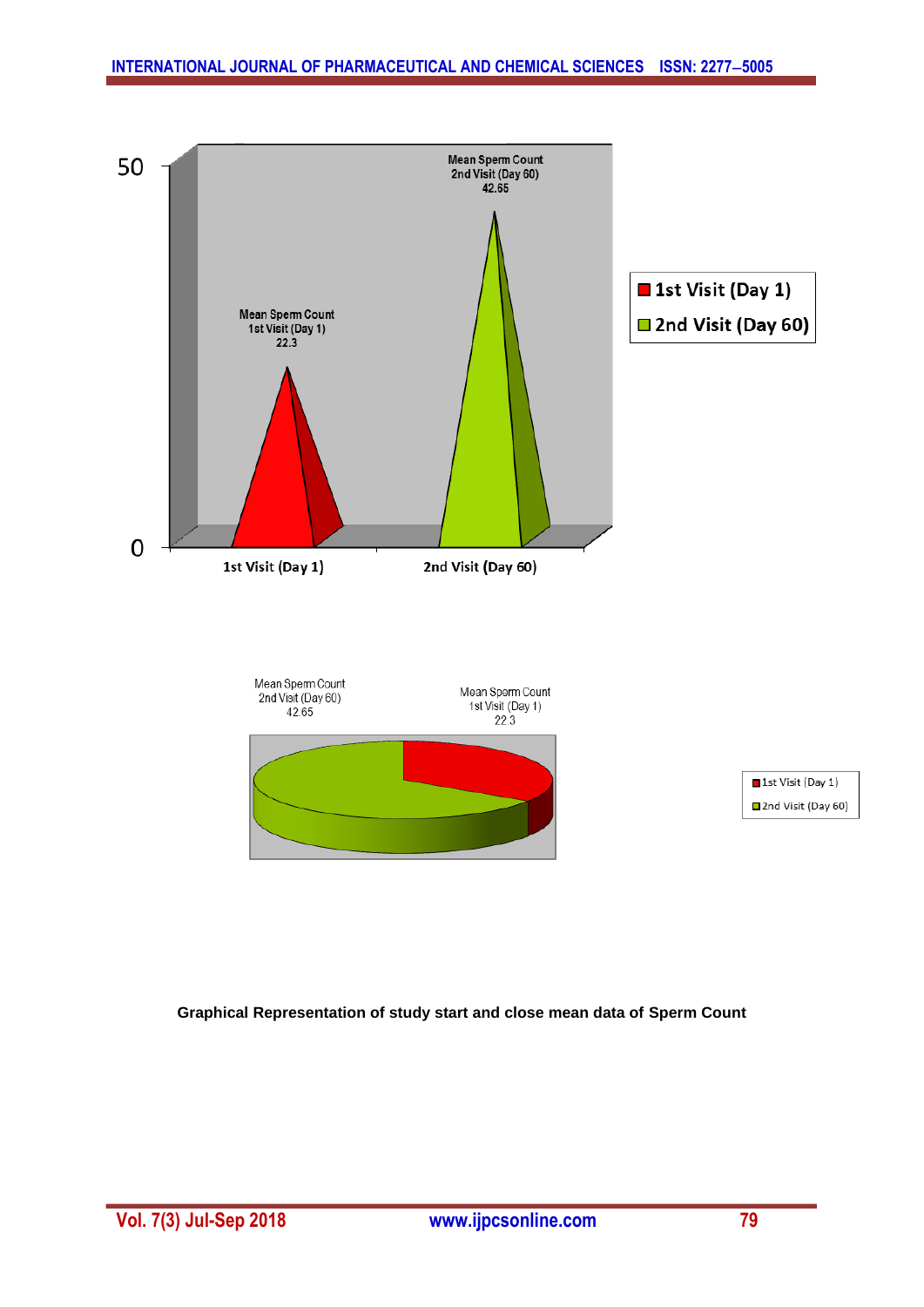**5.5** Quality of life Analysis by Visual assessment & voluntary subjective declaration. Patients were asked about the difficulties they are facing in sex life due to erectile dysfunction, premature ejaculation and loss of libido at the beginning and end of treatment.

The Visual Analog Scale (VAS) is a psychometric response scale which can be used in questionnaires. It is a measurement instrument for subjective characteristics or attitudes that cannot be directly measured. When responding to a VAS item, respondents specify their level of agreement to a statement by indicating a position along a continuous line between two end-points. This continuous (or "analogue") aspect of the scale differentiates it from discrete scales such as the Likert scale. There is evidence showing that visual analogue scales have superior metrical characteristics than discrete scales, thus a wider range of statistical methods can be applied to the measurements.



**Enjoying Normal Life (No UI) Worst Possible (Severe UI)**

| <b>Subject</b><br>No | <b>Quality of Life</b><br>(In terms of difficulties they are<br>facing in sex life due to erectile<br>dysfunction, premature<br>ejaculation and loss of libido<br>(Visit 1) | <b>Quality of Life</b><br>(In terms of difficulties they are<br>facing in sex life due to erectile<br>dysfunction, premature<br>ejaculation and loss of libido<br>(Visit 2) |  |
|----------------------|-----------------------------------------------------------------------------------------------------------------------------------------------------------------------------|-----------------------------------------------------------------------------------------------------------------------------------------------------------------------------|--|
| 1                    | 10                                                                                                                                                                          | 3                                                                                                                                                                           |  |
| 2                    | 10                                                                                                                                                                          | 4                                                                                                                                                                           |  |
| 3                    | 08                                                                                                                                                                          | 3                                                                                                                                                                           |  |
| 4                    | 10                                                                                                                                                                          | 4                                                                                                                                                                           |  |
| 5                    | 09                                                                                                                                                                          | 4                                                                                                                                                                           |  |
| 6                    | 10                                                                                                                                                                          | 3                                                                                                                                                                           |  |
| 7                    | 08                                                                                                                                                                          | 3                                                                                                                                                                           |  |
| 8                    | 08                                                                                                                                                                          | $\overline{2}$                                                                                                                                                              |  |
| 9                    | 08                                                                                                                                                                          | 4                                                                                                                                                                           |  |
| 10                   | 09                                                                                                                                                                          | 5                                                                                                                                                                           |  |
| 11                   | 08                                                                                                                                                                          | 4                                                                                                                                                                           |  |
| 12                   | 10                                                                                                                                                                          | 4                                                                                                                                                                           |  |
| 13                   | 08                                                                                                                                                                          | $\overline{2}$                                                                                                                                                              |  |
| 14                   | 07                                                                                                                                                                          | 3                                                                                                                                                                           |  |
| 15                   | 08                                                                                                                                                                          | $\overline{2}$                                                                                                                                                              |  |
| 16                   | 10                                                                                                                                                                          | 5                                                                                                                                                                           |  |
| 17                   | 07                                                                                                                                                                          | 3                                                                                                                                                                           |  |
| 18                   | 08                                                                                                                                                                          | 3                                                                                                                                                                           |  |
| 19                   | 10                                                                                                                                                                          | 5                                                                                                                                                                           |  |
| 20                   | 10                                                                                                                                                                          | 4                                                                                                                                                                           |  |
| Mean                 | 8.8                                                                                                                                                                         | 3.5                                                                                                                                                                         |  |

The mean VAS score has been decreased from 8.8 (Visit 1) to 3.5 (Visit 2). This decrement in VAS score is statistically significant for reduction of erectile dysfunction, premature ejaculation and loss of libido from Visit 1 to Visit 2. The analyzed data is graphically presented below.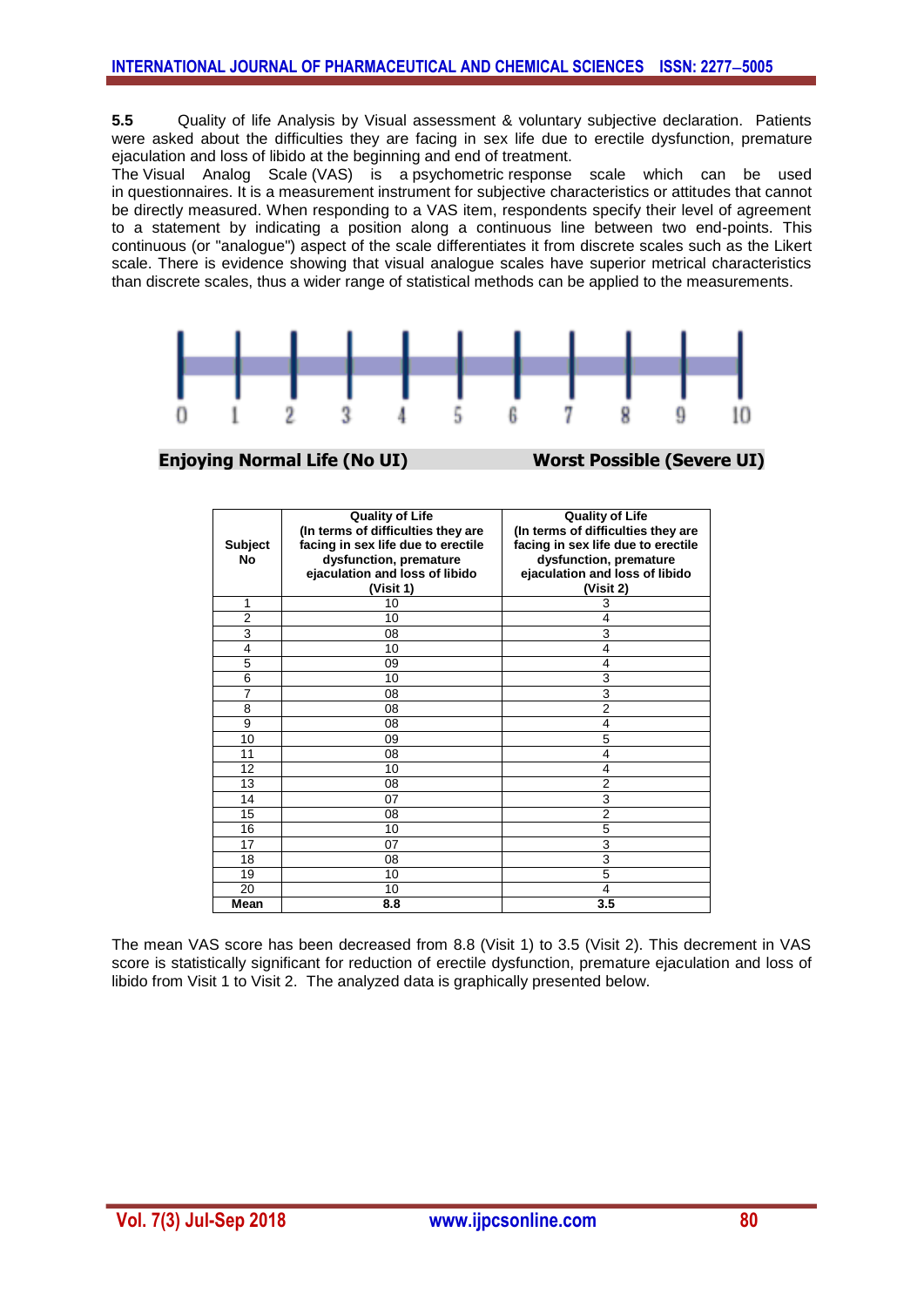

| <b>Summary</b>                         |                                       |  |  |  |  |
|----------------------------------------|---------------------------------------|--|--|--|--|
| Visit 1<br><b>VAS score</b><br>Visit 3 |                                       |  |  |  |  |
| Score                                  | 8.8<br>3.5                            |  |  |  |  |
| Inference                              | <b>Highly significant development</b> |  |  |  |  |

## **5.5.1 Efficacy Conclusions**

After application of **Super Active** for 60 days on 20 patients.

- $\checkmark$  This increase in number of sperm count mean at the end of treatment is statistically significant in support of efficacy of Super Active in treatment of Oligospermia.
- $\checkmark$  The decrement of VAS score from Visit 1 to Visit 2 is statistically significant in support of development of QUALITY OF LIFE of the patients suffering from erectile dysfunction, premature ejaculation and loss of libido.